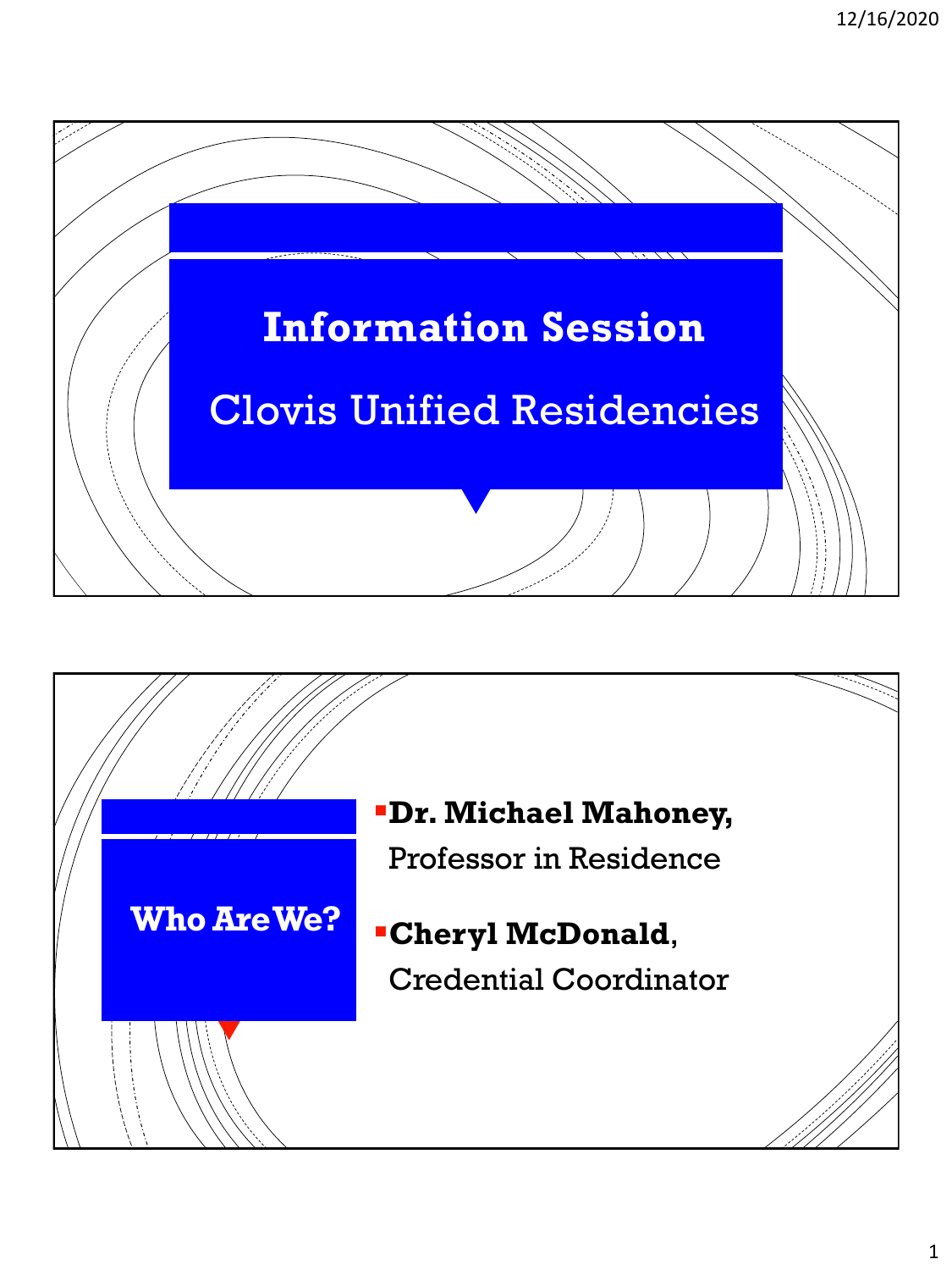

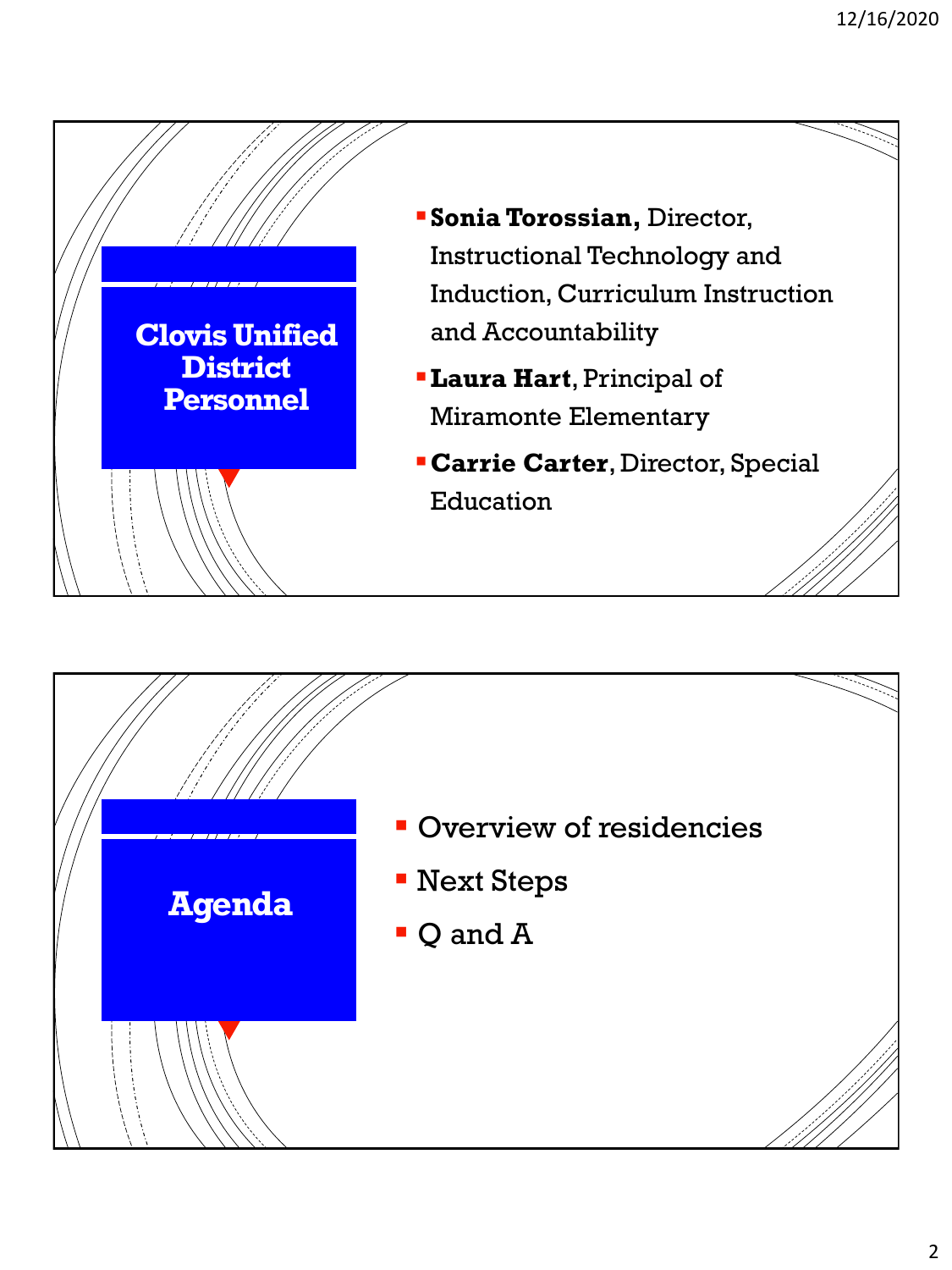

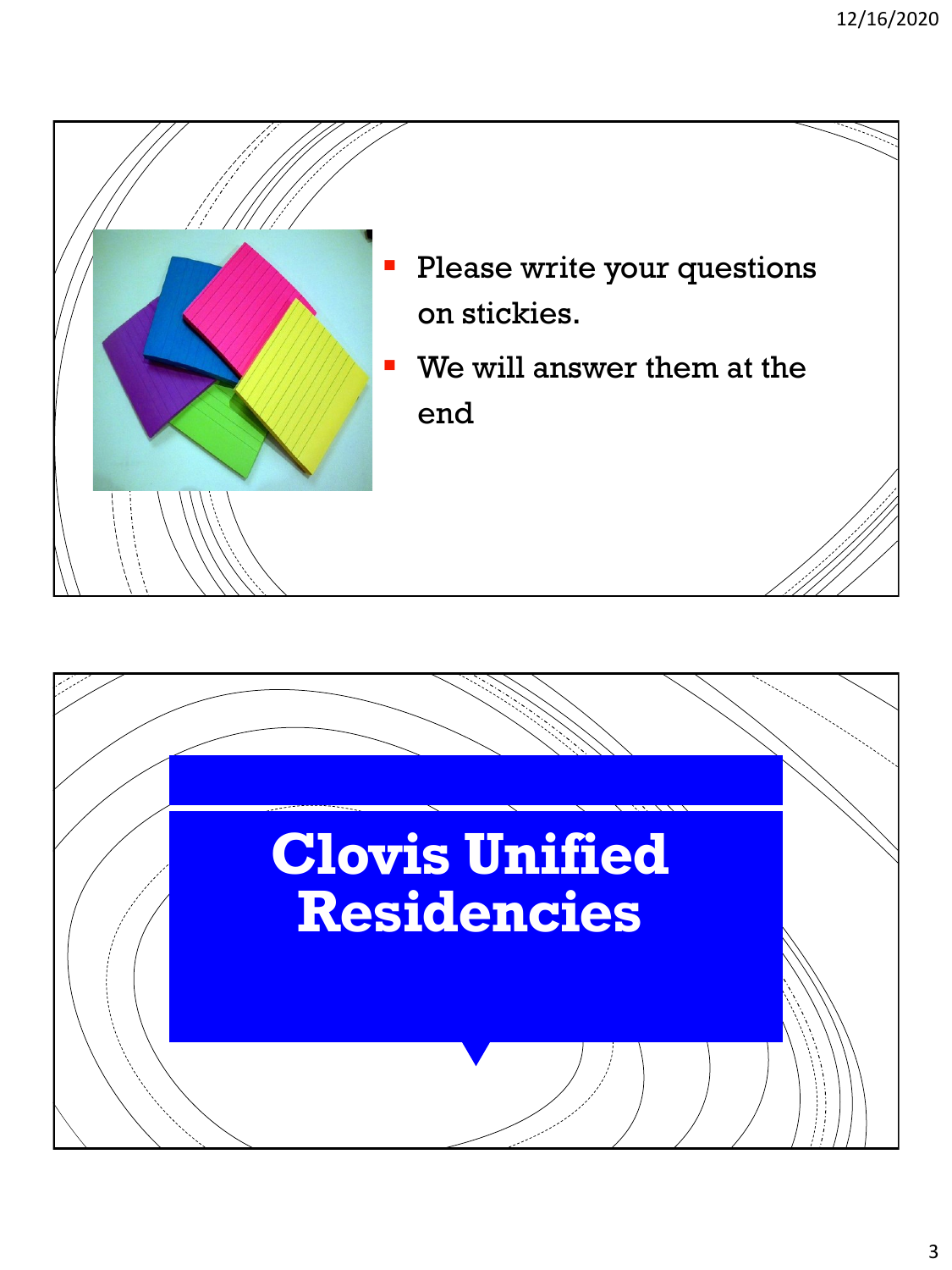



## **Multiple Subject Residency**<br>Focused on Culturally and

**Focused on Culturally and** Linguistically Sustaining  $\overline{C}$  and  $\overline{C}$ Pedagogy

## iai Residency **accepted for Dual Residency**

**EXECUTE: Multiple Subject and Education** Specialist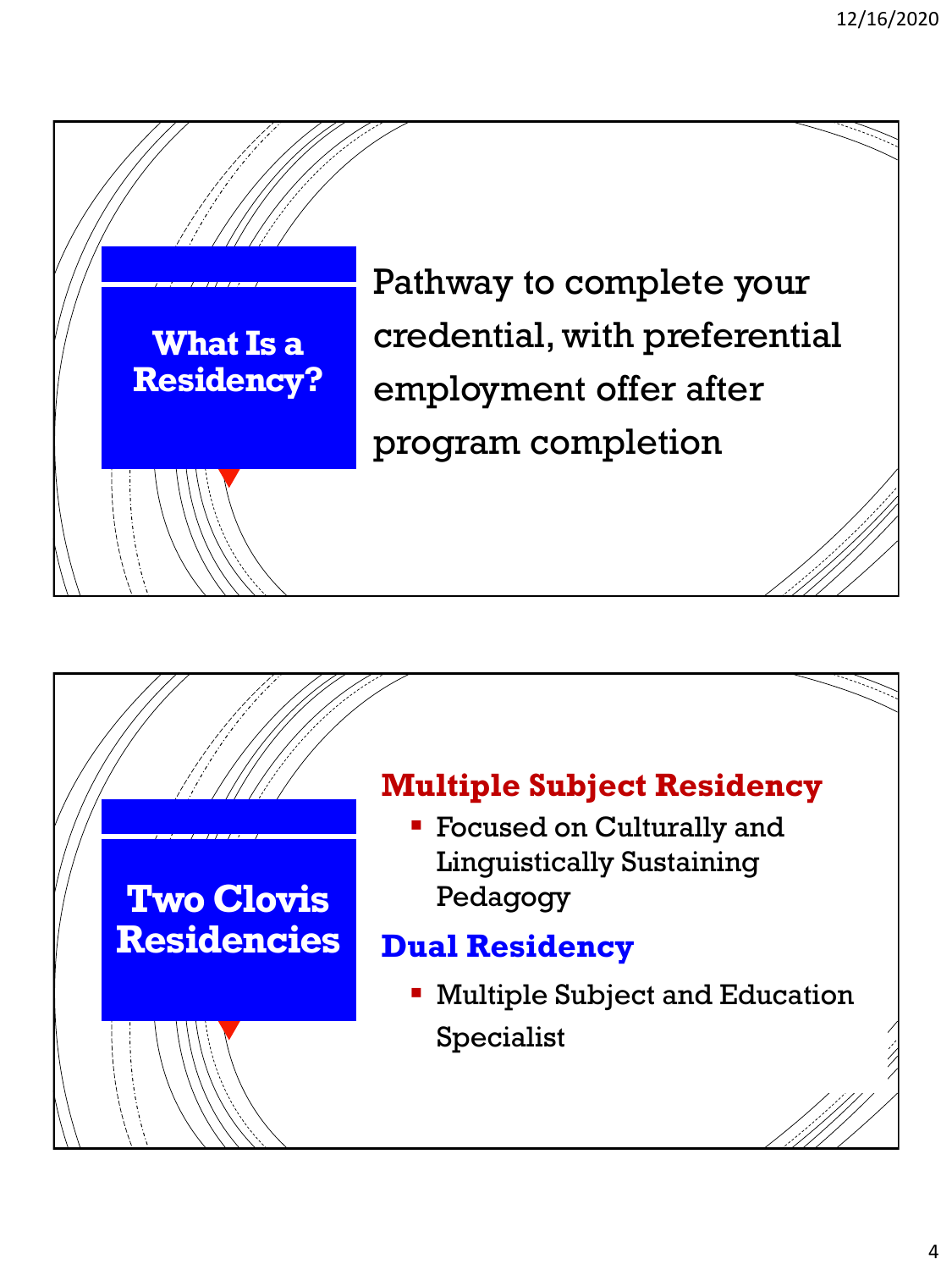

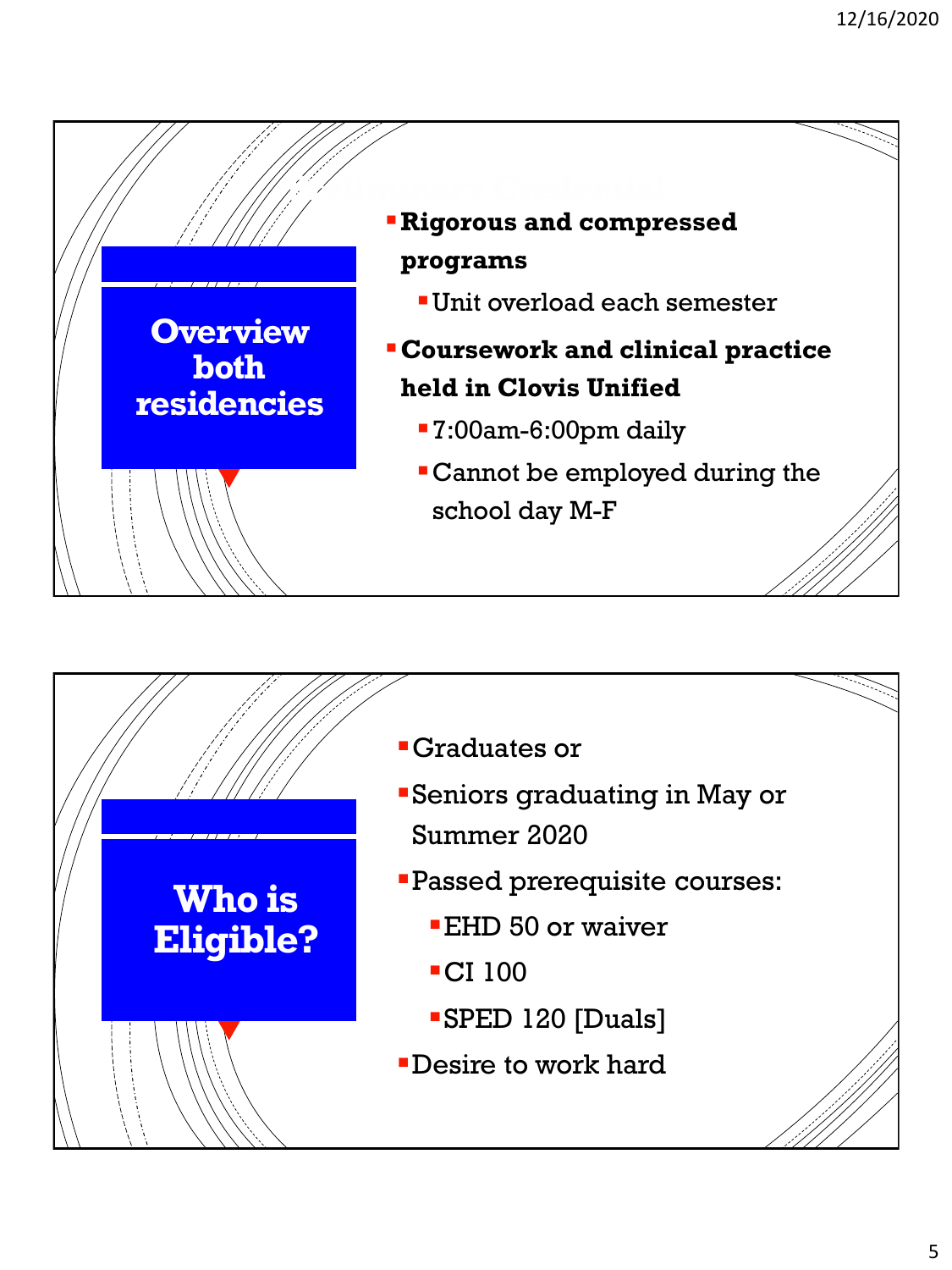

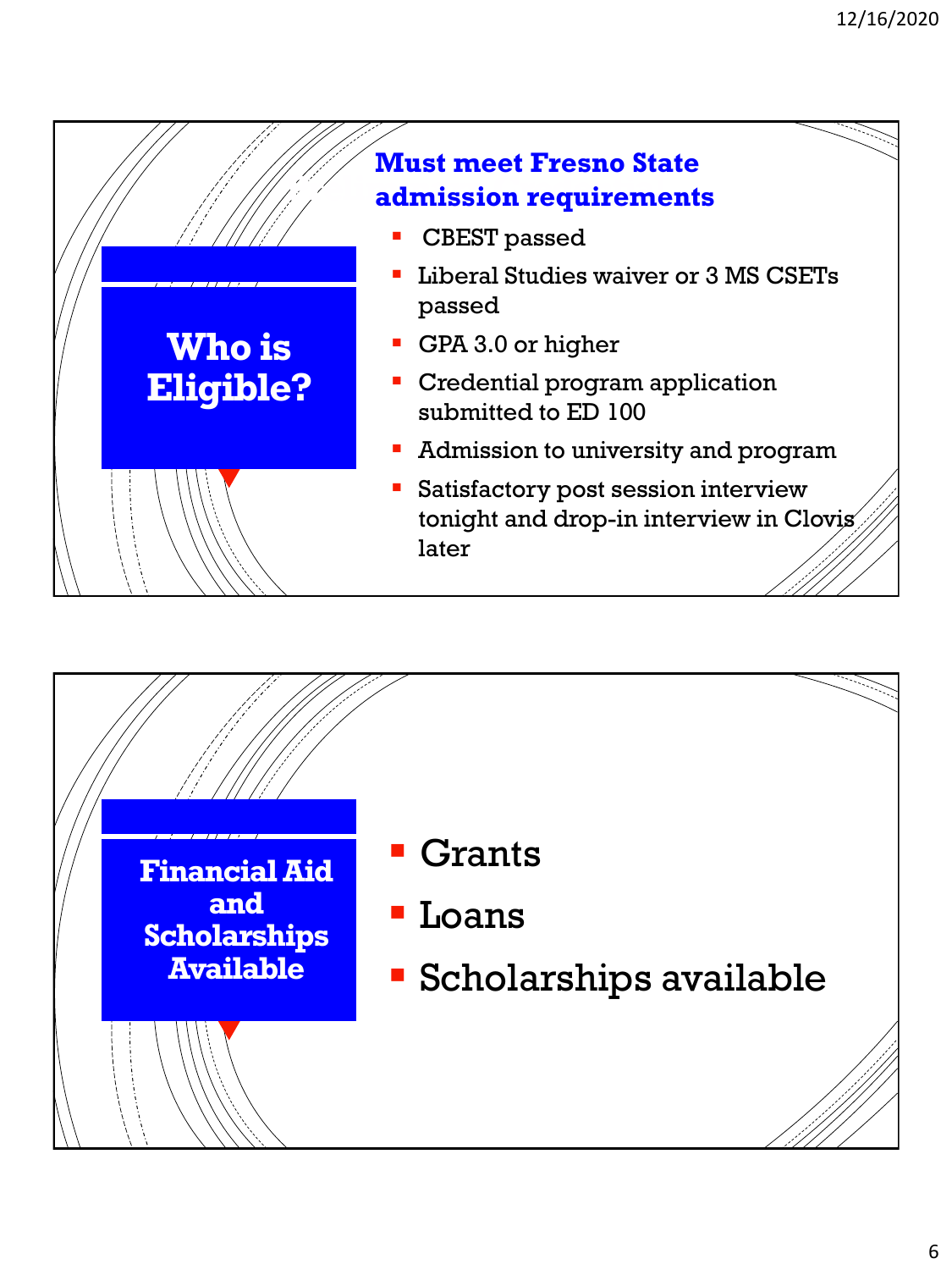



*"Teaching and leading in such a way that more of your students, across more of their diversity and languages, achieve at a high level and engage at a deeper level, more of the time, WITHOUT giving up who they are." [Barker et.al.]*

Classroom students realize that they are unique, valued, and bring different skill sets that they can offer to the class, school, and their communities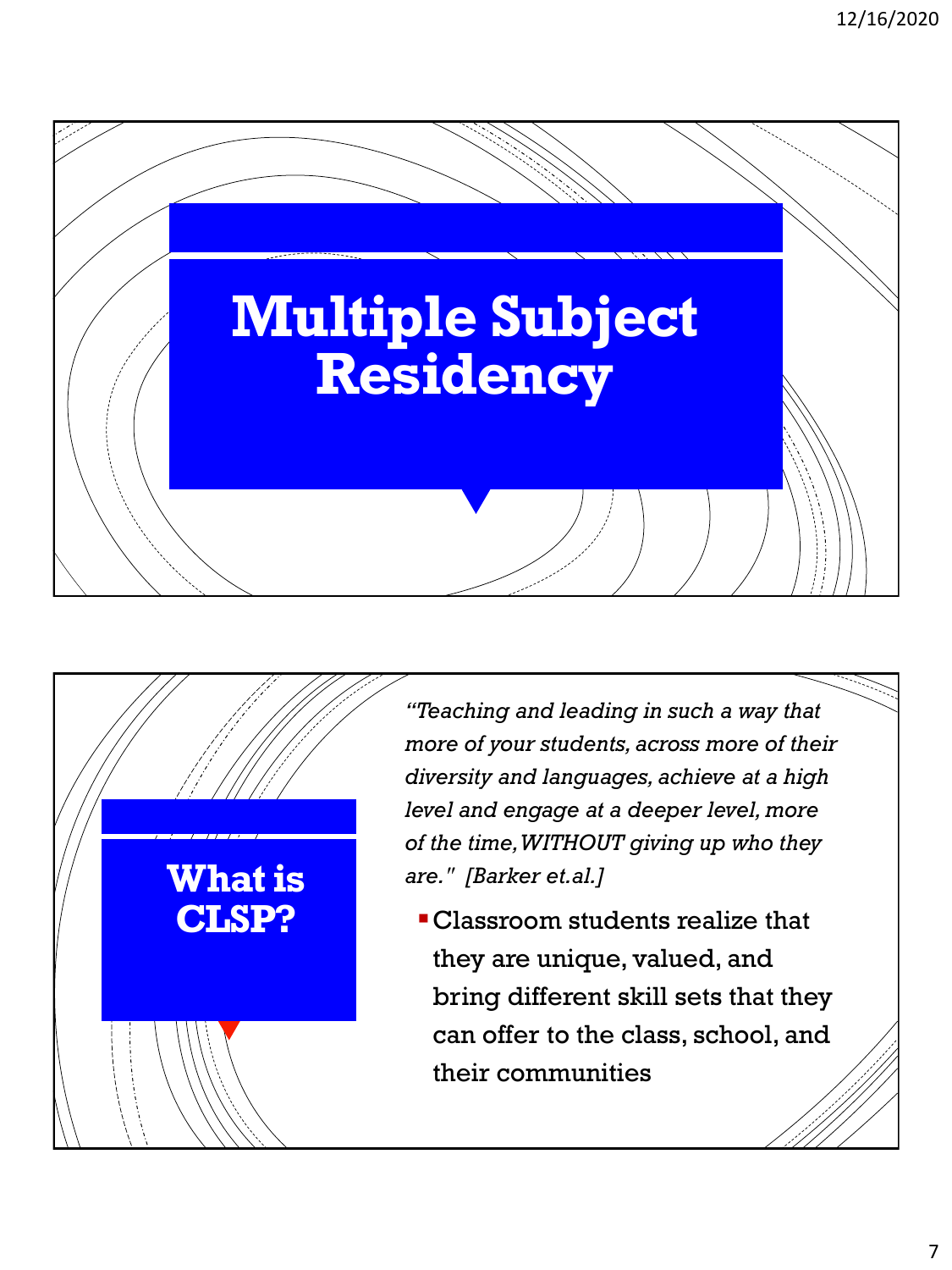



- **Rigorous 2 semester compressed program** focusing on integrating culturally and linguistically sustaining practices into teaching
	- **Unit overload both semesters**
- Courses and student teaching at **Miramonte Elementary School**
	- No stipend
	- **Possible offer of employment in district** after program completion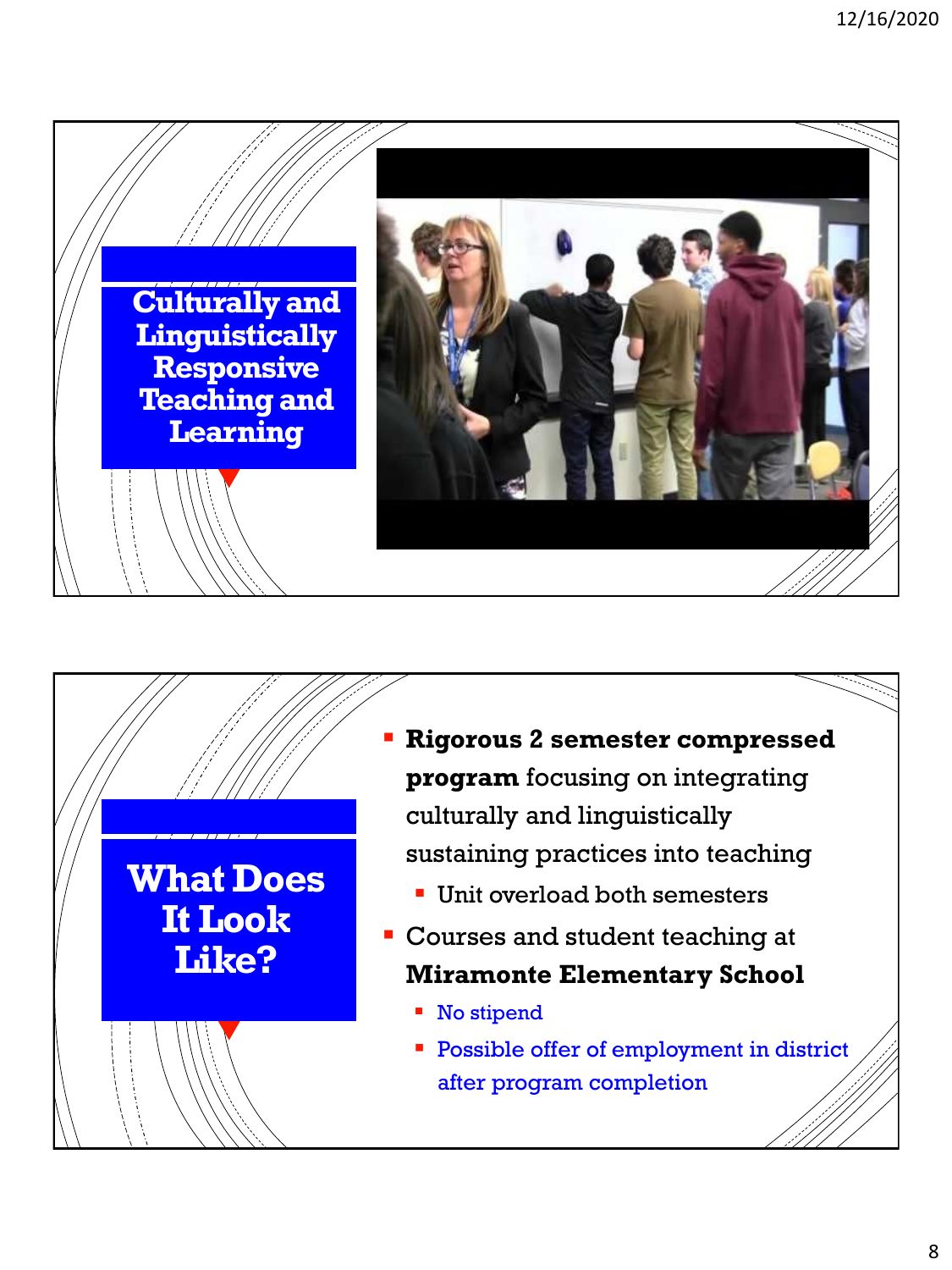

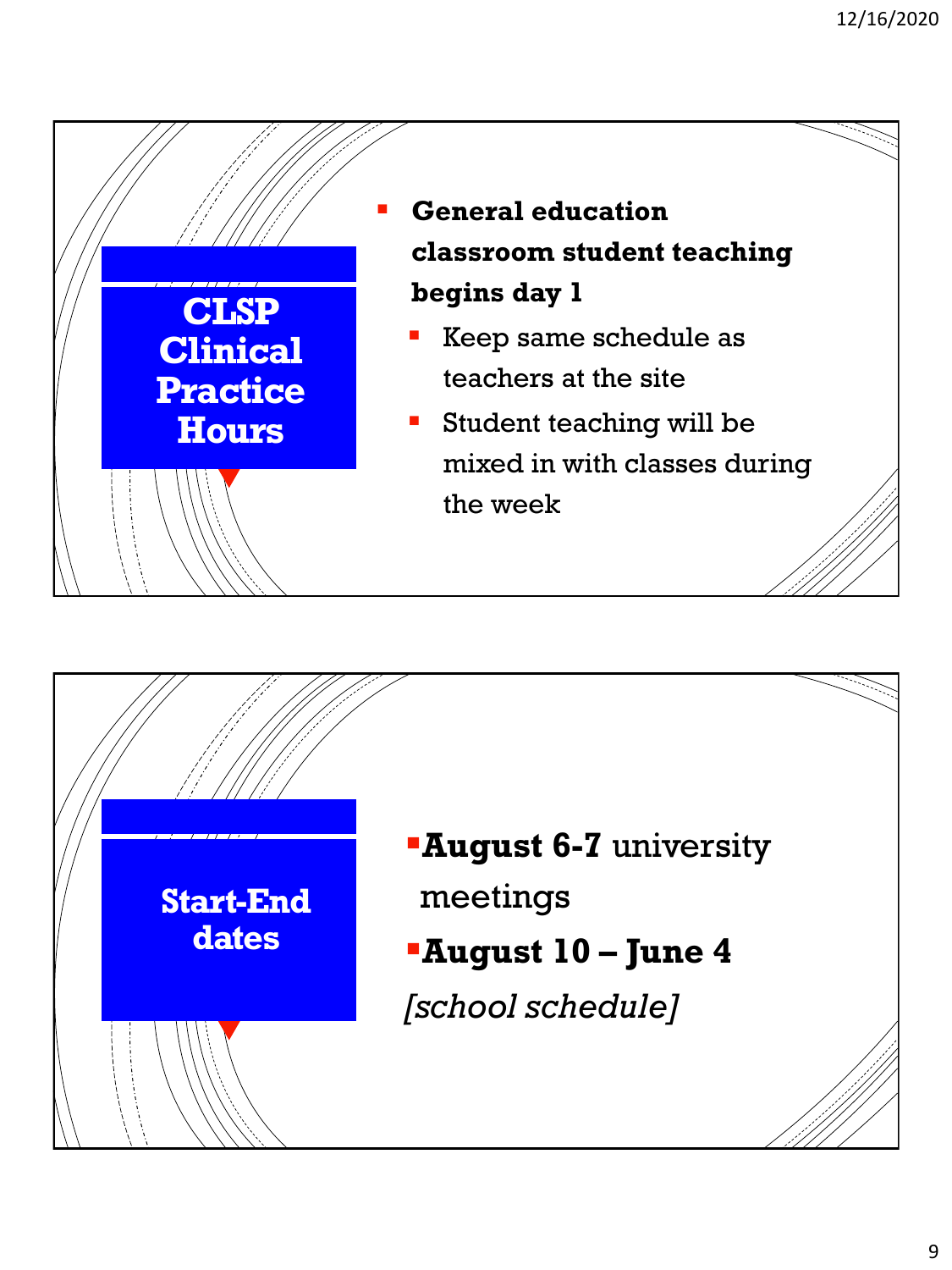

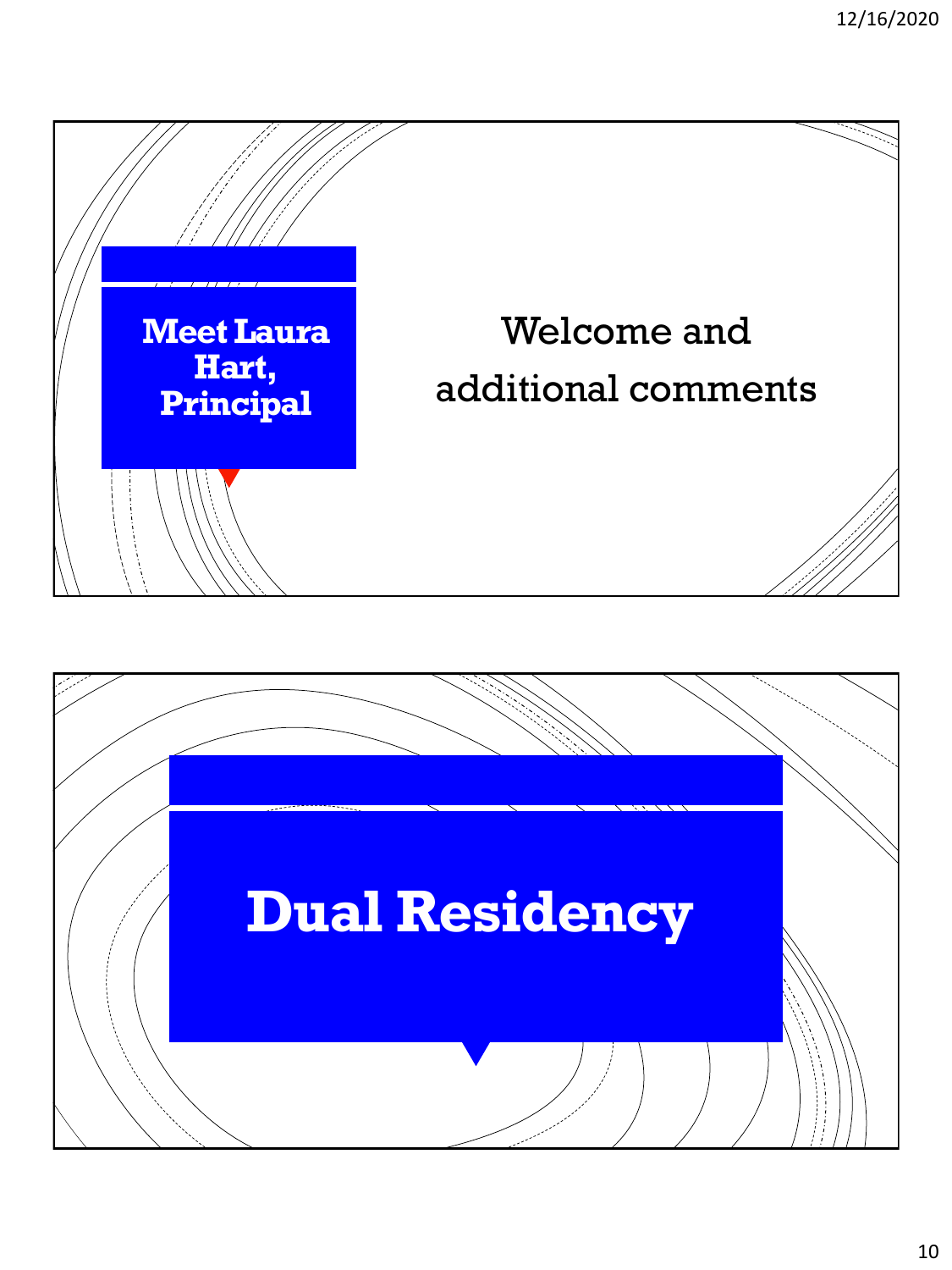



- $\mathscr{A}$  **Rigorous, compressed and continuous 3 semester program with 18-24 units per phase**
	- **S13,000 stipend to cover tuition** 
		- **Repay stipend with 3 years** teaching service in Clovis after program completion
	- Teaching position offered at program completion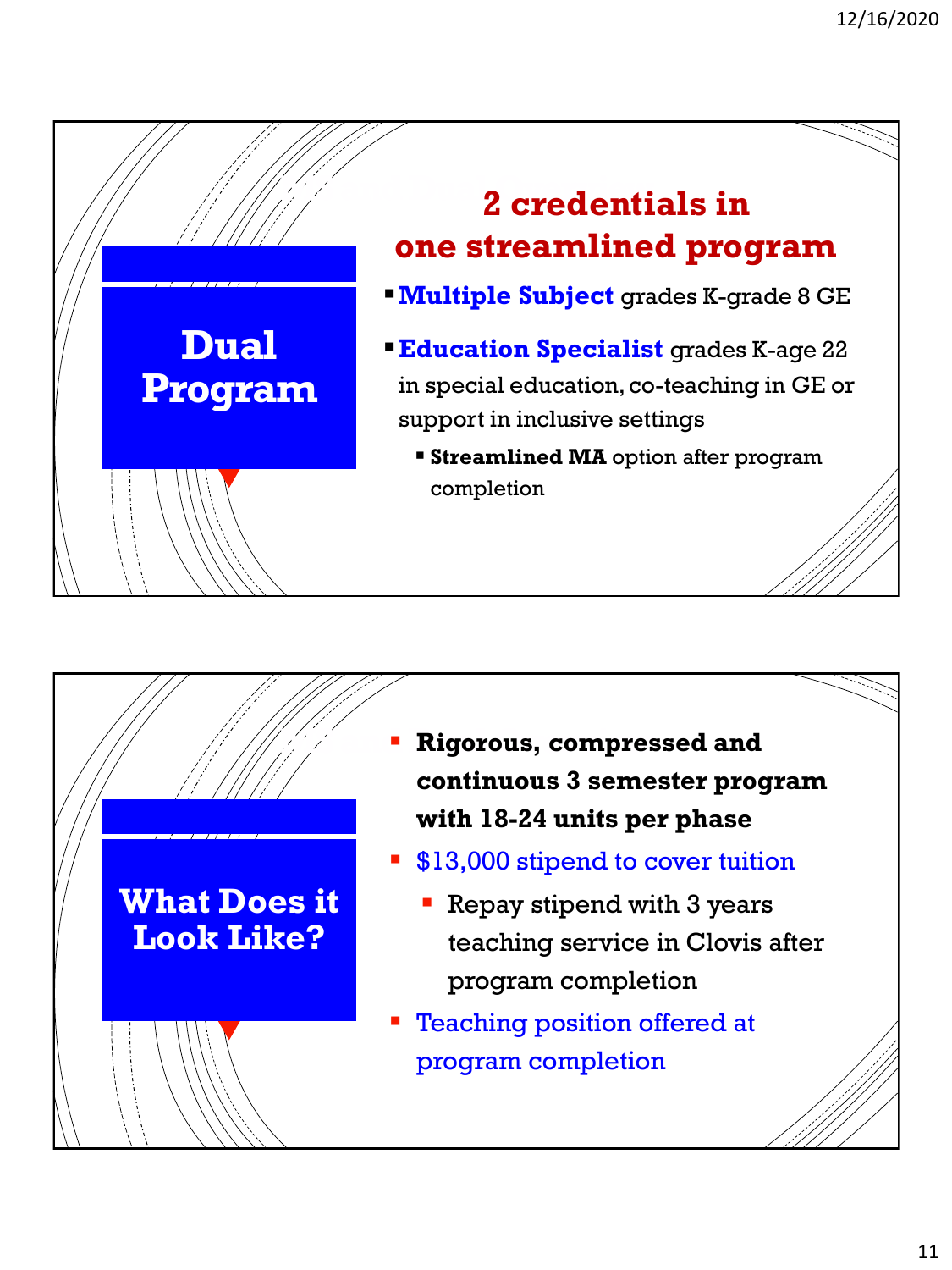

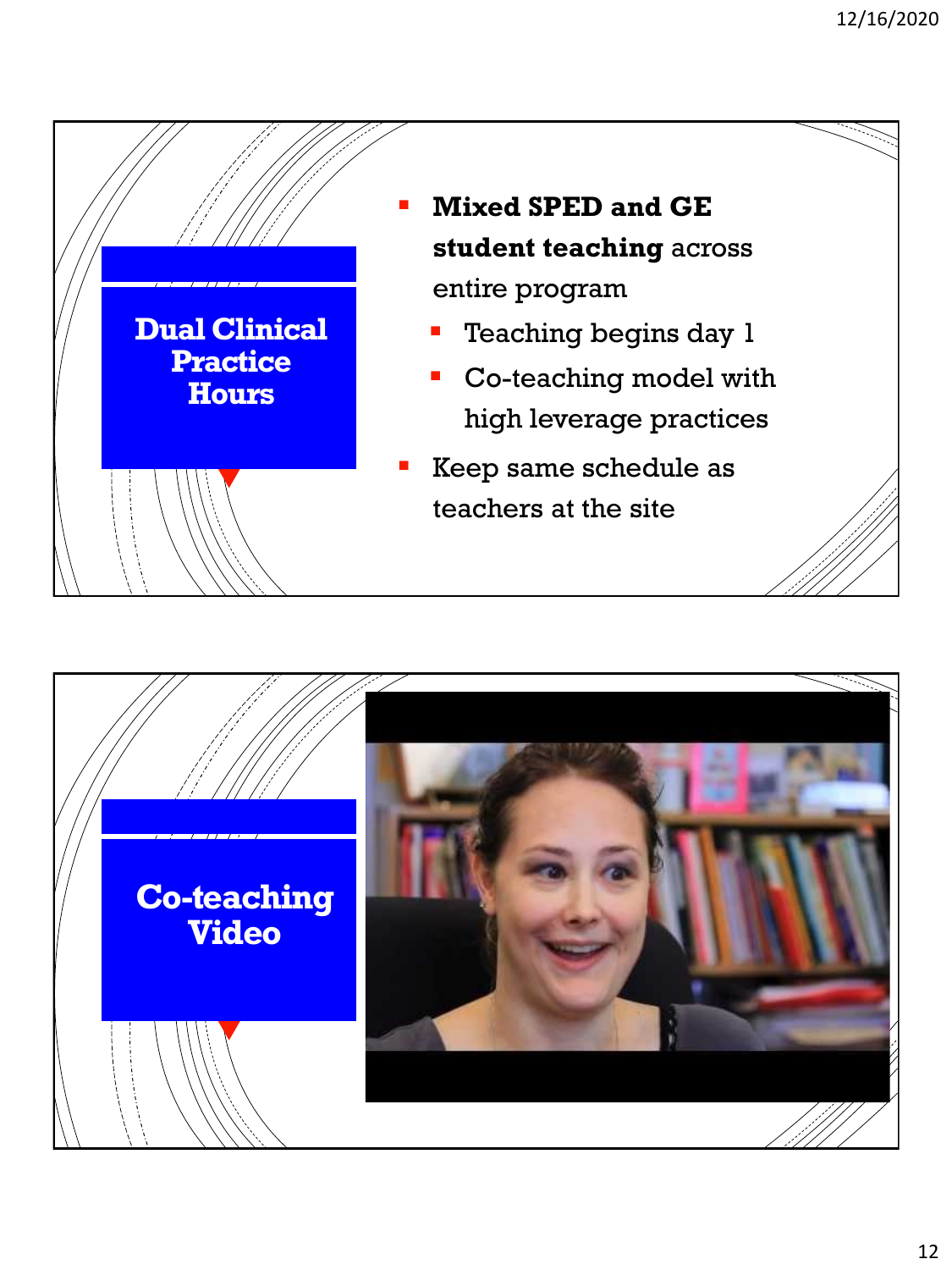

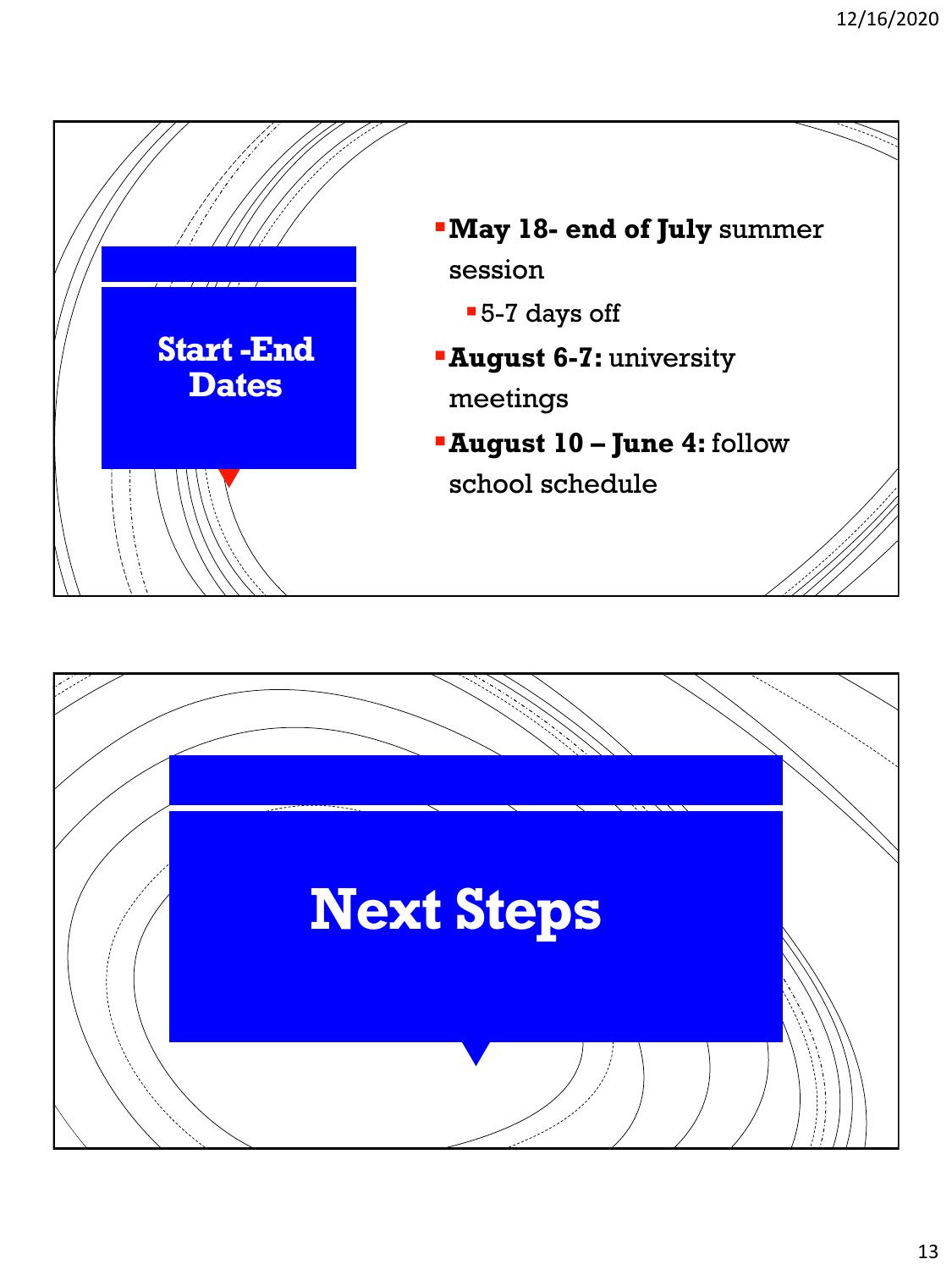



- Apply in September for **Spring 2021 admission** to next Clovis dual residency
- Apply for **Fall 2020 admission** for evening cohort
- **Apply for Fresno Unified Residencies** Summer start
	- Dual residency: MS + SPED
	- Multiple Subject and BAP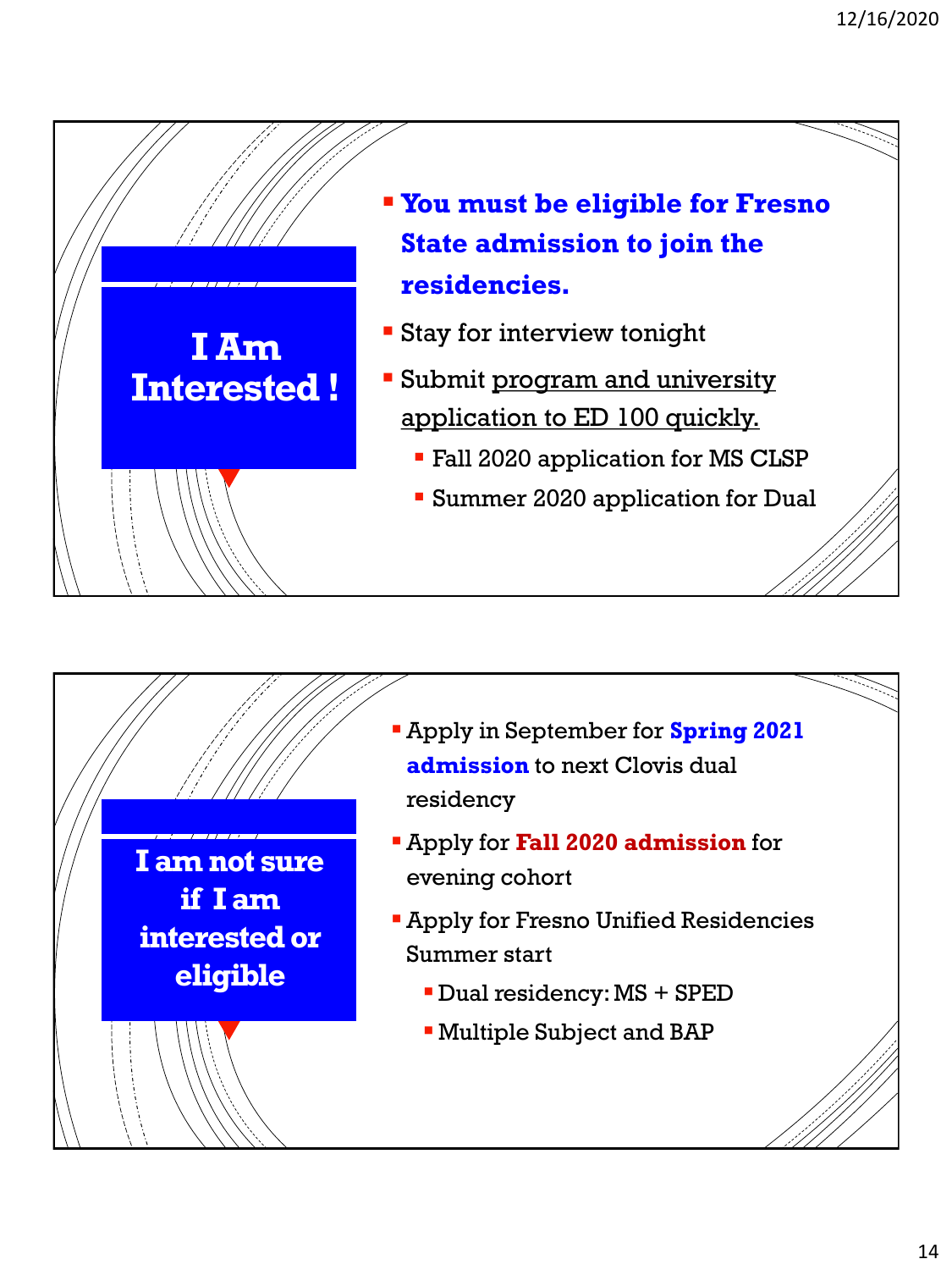